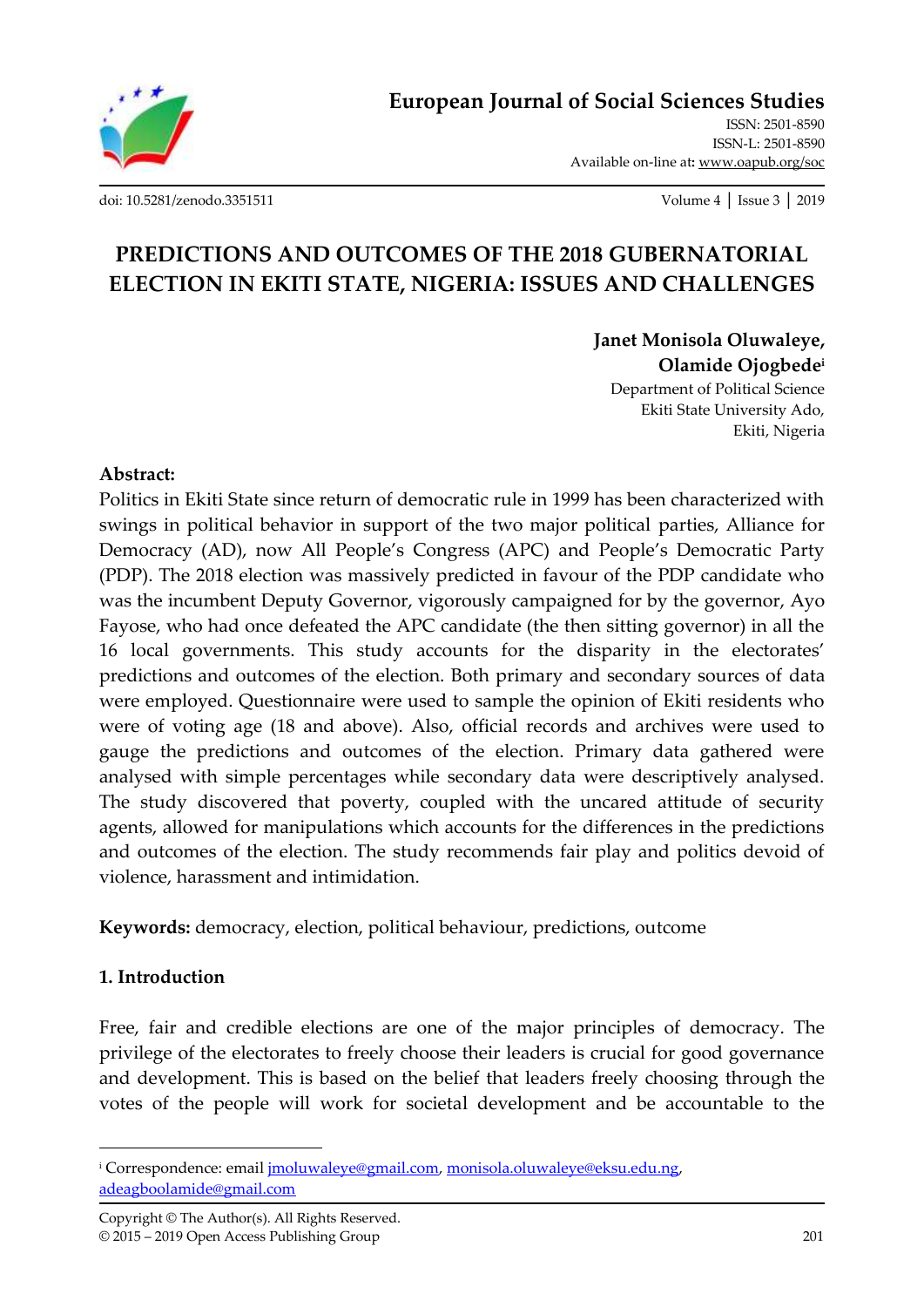people. However, the electoral processes in Nigeria have been sidetracked and weakened by rigging, imposition of candidates, vote buying and selling and desperation of politicians. The July 14, 2018 gubernatorial election in Ekiti State was heralded by series of campaigns and rallies by the various political partiest. Dominant among the contestants were Prof. Olusola Eleka of the People's Democratic Party (PDP) and Dr. Kayode Fayemi of the All People's Congress (APC). Among others were Akinloye Ayegbusi of Social Democratic Party (SDP), David Ayodele Adesua, African Democratic Party (ADC), Ebenezer Segun Ogunsakin, People's Party of Nigeria (PPN), Dr. Sikiru Lawal, Labour Party (LP), Sunday Balogun, Mega Party of Nigeria (MPN), Mrs. Ilesanmi Anike Margaret, Accord Party (AP), Temitope Amuda, Kowa Party (KP), Tosin Ajibade, Independent Democrats (ID) and Agboola Olaniyi, Alliance for Democracy (AD) (Ekeghe, 2018). The PDP Gubernatorial candidate, Prof. Olusola Eleka, was the incumbent Deputy Governor and the anointed candidate of the incumbent Governor, Ayodele Fayose. In spite of the controversy that surrounded his emergence as the PDP flagbearer, he seemed to have maximum support of the masses such as the market women, okada riders and others. Such support manifested at rallies and obvious show of love and their desire for him to win the election few months to the election (Tribune, 2018). Oni as quoted by Opejobi (2018) revealed that Fayose was involved in voters' registration drive in every local government in Ekiti while "our Minister was staying at Ivory Tower in Abuja. On the other hand, the flagbearer for APC, Dr. Kayode Fayemi, a former Governor in the State and a Minister for Mines and Steel, emerged the candidate in a controversial manner amidst the thirty-three (33) contestants of the party. The fact that Fayemi, who was the sitting Governor of the State in 2014, lost to the then opposition party made some APC members believed that he was unsellable and therefore a "bad market" for the party (Field Work, 2018). Notwithstanding, he was quick to appeal to aggrieved members especially those who contested with him, the party also begged and asked for support for his candidacy (Oluwole, 2018; Vanguard, 2018). However, the general believe and prediction (Field Work, 2018) was that the PDP candidate, Prof. Olusola Eleka would likely win the election while the APC candidates, Dr. Kayode Fayemi would lose, believing that people would not vote for him because of some of his policies during his first term. Contrary to predictions and expected outcome of people, the APC candidate emerged as the winner of the July 14 governorship election. The question is, what were the issues that surrounded the July 14 gubernatorial elections in Ekiti State? What factors account for the difference in the predictions and outcomes of the elections? What can be done to ensure true democracy in Nigeria? The objectives of the study are to, therefore, examine various issues that surrounds the outcome of the election, to interrogate the factors that affect the integrity of the election and to consider the prospects for genuine democracy in Nigeria. The study employs both primary and secondary data to discuss the issues and challenges of July 14 gubernatorial elections in Ekiti State.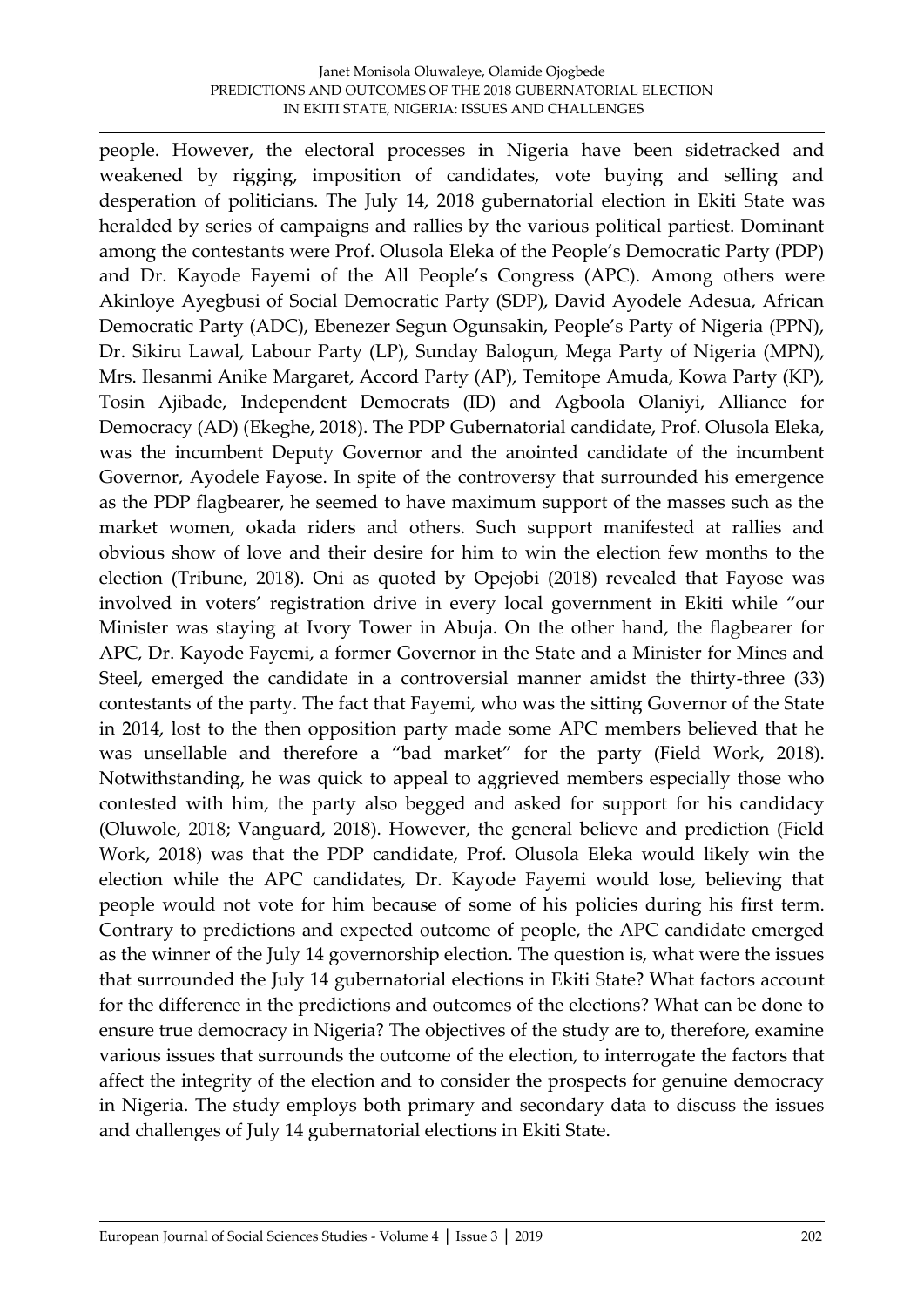### **2. Theoretical Clarification**

#### **2.1 Game Theory**

Games theory was pioneered by John Von Neumann and Oskar Morgenstern while later contributions were made by John Nash, A. W. Tucker and others (Martin, 1978; Investopedia, 2018; [https://whatis.techtarget.com/definition/game-theory\)](https://whatis.techtarget.com/definition/game-theory).

Game, according to the Random House Dictionary of the English Language (Gass, 2018), refers to a competitive activity involving skill, chance or endurance on the part of two or more persons who play according to a set of rules, usually for their own amusements or that of spectators. Game theory is a framework for hypothetical social situations among competing players. It is the science of strategy or at least the optimal decision-making of independent and competing actors in a strategic setting (Investpedia, 2018). Game theory is a tool used to analyse strategic behavior by taking into account how participants expect others to behave. It is used to find out the optimal outcome from a set of choices by analyzing the costs and benefits to each independent party as they compete with each other. Games theory explores the possible outcomes of a situation in which two or more competing parties look for the course of action that best benefits them (Investopedia, 2018). The Ekiti governorship election was a competition between Kayode Fayemi and Olusola Eleka (whose course was spearheaded by Ayodele Fayose), in their bid to win the seat. Various strategies were employed by the duo in effort to edge out the other.

Game theory has been criticized on the ground that it can only help if you are trying to predict realistic behavior. Every action good or bad can be rationalized in the name of self-interest (Scheve, 2018). A constant difficulty with the game theory modelling, according to Scheve (2018), is defining, isolating or accounting for every set of factors and variables that influence strategy and outcome. There is always an X-factor that simply cannot be accounted for. However, the theory is relevant to the contest between the APC and PDP candidates, among others, for the exalted post of Ekiti Governor. Different strategies were employed by each camp ranging from grassroots mobilisation of voters for registration, promise of either stomach infrastructures or social security, manipulation through vote buying and selling and "see and buy", security agencies unconcerned attitude to the abnormal scene of "see and buying" and other related factors that worked against free and fair election.

### **2.2 Conceptual Clarification**

### **2.2.1 The Concept of Vote Buying**

Vote buying has been variously described by scholars. Oke (2018) described vote buying as the undisputed and inescapable fact of money changing hands, in other words, money being given in exchange for votes. He pointed to money as the means of the exchange, voters give their votes to an individual contestant or party in other to collect money in return. To US Legal (2018), vote buying is any reward given to a person for voting in a particular way or for not voting. According to US Legal, the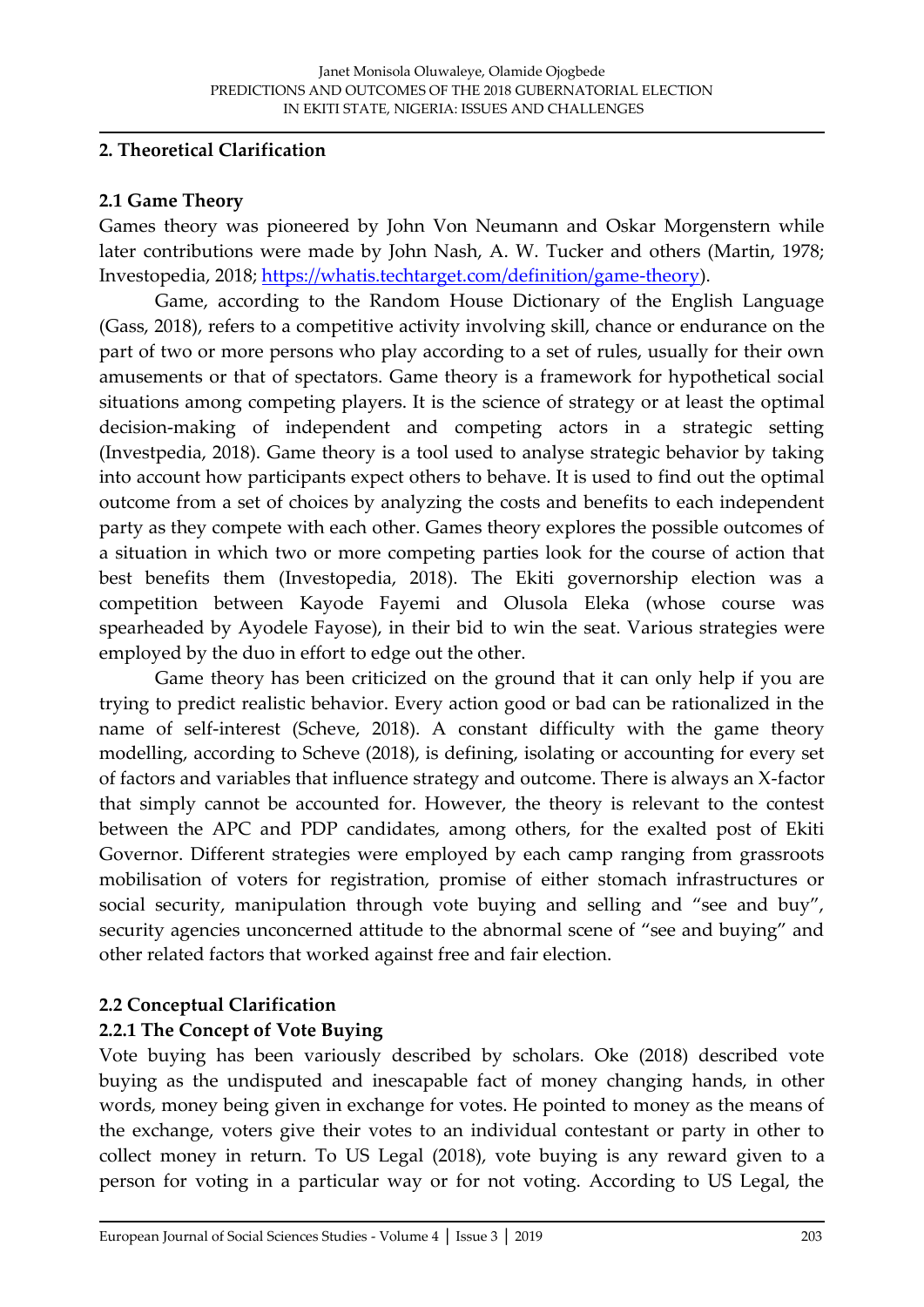reward for selling vote is not necessarily monetary; it can be in form of material things such as food stuff, handset, plasma TV, and other home accessories (Ojomoyela, 2018). Rodriguez (2018) described the method of vote buying as systematic in that the candidates themselves do not do the actual vote buying but have coordinators who do the dirty work for them. Uwamahoro submitted that vote buying perpetuates corruption throughout the entire political system (Young African Leaders Initiative, 2018). He noted that a candidate who pays for support, rather than compete fairly for votes, will show disregard for democratic norms and use illegal means to run government affairs.

#### **2.2.2 "See and buy"**

"See and buy" is a new devise of vote buying by politicians in which voters show their ballot paper to party agents to collect money (Johnson and Akinrefon, 2018). Akinfenwa (2018) described it as show me who you voted for and get paid. It is an advanced stage of vote buying in which party agents want to see and be sure that voters really give their party/candidates the votes before paying for it. The "see and buy" method makes it difficult for those who would have voted according to their conscience but unable to resist the offer of money. Though the election was to be by secret ballot yet there was a way they must show it to convince the buyers.

Prediction, according to Collins English Dictionary (2018), refers to saying what one think will happen. To Collins, prediction is saying something about a future occurrence, based on one's thought. Similarly, Longman Dictionary (2018) describes it as a statement about what you think is going to happen. It is a pronunciation from one's thought about what will happen. Merriam's Webster (2018) defined it as "to declare or indicate in advance especially, to foretell on the basis of observation, experience, or scientific reason. The basis of the prediction comes from either observation, experience or scientific reason. The combination of these formed the basis of major respondents' predictions that PDP candidate would likely win the July 14, 2018 election in Ekiti State.

### **2.3 The Candidates in the July 14, 2018 Governorship Election**

The following candidates were the major contestants in the July 14, 2018 Governorship election in Ekiti State. Knowing their biography would enhance our knowledge of its impacts on their political game.

### **A. All People's Congress (APC) Gubernatorial Candidate – Dr. Kayode Fayemi**

Dr. Kayode Fayemi John, a native of Isan Ekiti in Oye Local Government of Ekiti State, was born in Ibadan, Oyo State on February 9<sup>th</sup> 1965 (Ekiti Defender, 2018; The Nigerian Voice, 2018). He grew up in Ado Ekiti and attended Christ's School, Ado – Ekiti. He received degrees in History, Politics and International Relations from the University of Lagos and Ife in Nigeria. He also bagged doctorate in War Studies from the prestigious King's College, University of London, England, specializing in civil-military relations (Durotoye, 2014; Ekiti Defender, 2018; The Cable, 2018; Bloomberg, 2018). Before his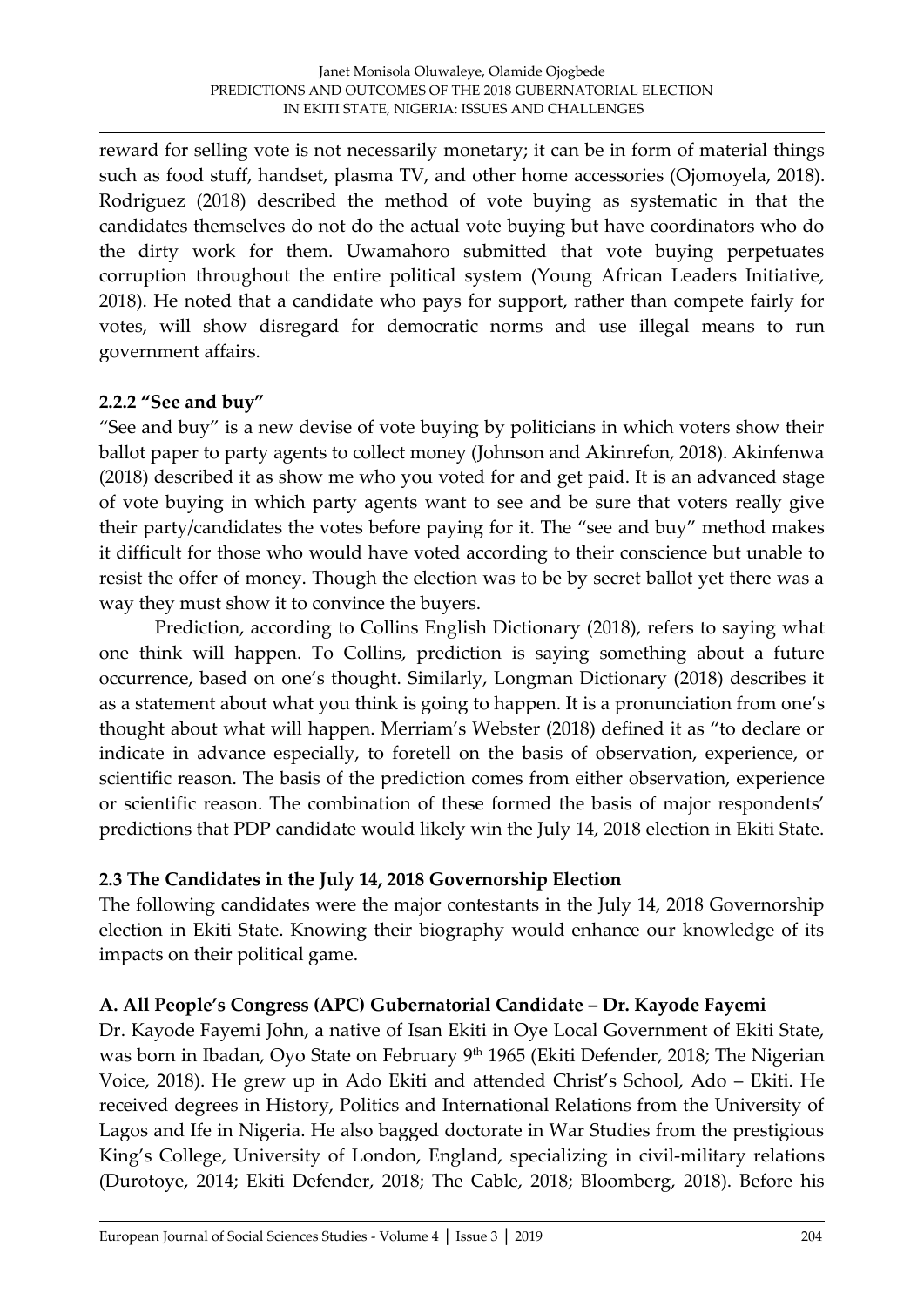coming into politics, he had worked as Director of the Centre for Democracy and Development, a research and training institution dedicated to the study and promotion of democratic development, peace-building and human security in Africa. (Durotoye, 2018; The Cable, 2018). Fayemi lectured in Africa, Europe, the America and Asia. He was a strategy development adviser at London's City College; research fellow at the African Research and Information Bureau in London, UK; Technical Adviser to ECOWAS on Small Arms and Light Weapons and United Nations Economic Commission of Africa on governance issues. He was also a member of Africa Policy Advisory Panel of the British Government, and once chaired the Commonwealth Human's Rights Initiative's Committee of Experts on developing guiding principles and mechanisms of constitution making in commonwealth Africa (Bloomberg, 2018; The Cable, 2018). He was a one-time governor of Ekiti State and until he opted to contest the July 14, 2018 gubernatorial election, the Minister for Mines and Steel.

### **B. People's Democratic Party (PDP) Gubernatorial Candidate – Dr. Kolapo Olubunmi Olusola Eleka**

Dr. Kolapo Olubunmi Olusola Eleka was born on 24 May, 1968 to the family of Elder and Deaconness Olusola Ojo Eleka, Eleka's compound in Ikere-Ekiti. He attended St. Mathew's Primary School, Ikere-Ekiti (1972-1978) and had his secondary school education at Annunciation School, Ikere-Ekiti (1978-1983) where he recorded outstanding performances as an award and prize winning best student throughout his sojourn in the schools. He had his first degree at Obafemi Awolowo University between 1984-1989 and his M.Sc. in Construction Technology from Department of Building, University of Lagos in 1993. He bagged his PhD in Building Structures from Obafemi Awolowo University, Ile-Ife in 2005 (Ekiti Defender, 2018; https://en.m.wikipedia.org.). Before he ventures into politics, he lectured at the Department of Building Structures in Obafemi Awolowo University, Ile-Ife and served as external examiner in many Universities within the country (Ekiti Defender, 2018). Professionally, Dr. Olusola Eleka is an accomplished Registered Builder who had held important positions at state and national levels. He was the Chairman of Nigerian Institute of Building (N.I.O.B.) Osun State from 2006-2009; Registrar of N.I.O.B. at the national level between 2007-2009, Research Secretary between 2009 and 2011 and Member of National Council of N.I.O.B. between 2006 and 2011 and Examiner, N.I.O.B. between 1998-2002 and 2006 and 2011 (Amuda, 2018; Ekiti Defender, 2018).

# **3. Presentation and Analysis of Data**

Questionnaire were used to sample the opinion of Ekiti residents who were of voting age (18 and above). A local Government from each of the three senatorial districts were randomly chosen to elicit information on the predictions of the gubernatorial election. These are Ado from Central, Ido from North and Ikere from South senatorial districts respectively. A total of 120 questionnaires were administered but 119 were returned.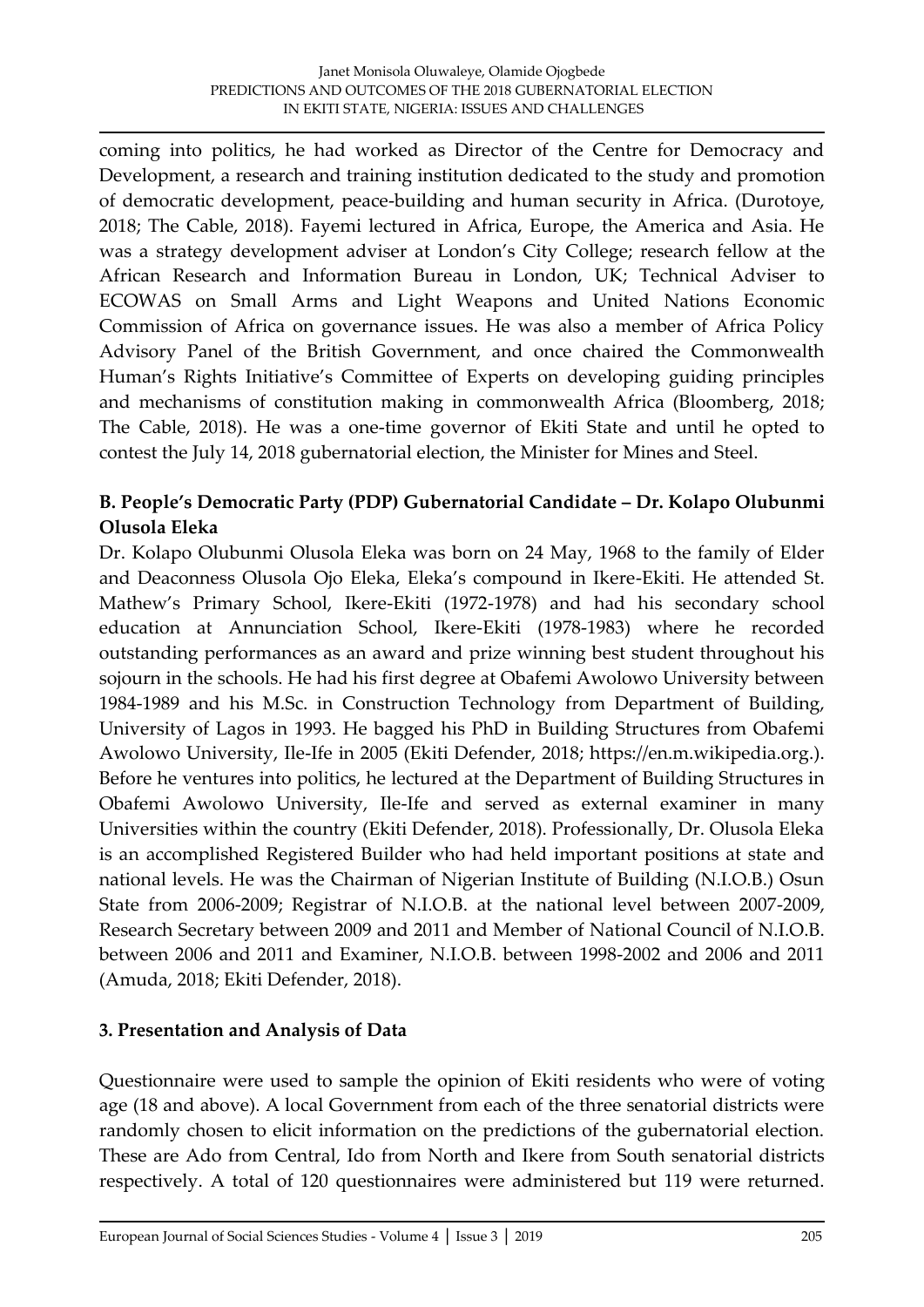The results were analysed, using frequencies and simple percentages. Data on the outcome of the election was gotten from BBC News, July 16, 2018; Sahara Reports, 2018.

### **3.1 Predictions about July 14, 2018 Election in Ekiti State, Nigeria**

Below are the responses of residents of Ekiti state on predictions of the outcome of the gubernatorial elections held on July14, 2018.

| Predictions     | Frequency<br><b>PDP</b> | $\frac{6}{6}$<br><b>PDP</b> | Frequency<br>APC | $\%$<br><b>APC</b> | Frequency<br>Other | $\%$<br>Other  | Total | $\%$<br>Total |
|-----------------|-------------------------|-----------------------------|------------------|--------------------|--------------------|----------------|-------|---------------|
|                 |                         |                             |                  |                    | <b>Parties</b>     | <b>Parties</b> |       |               |
| Party to<br>win | 87                      | 73                          | 16               | 13.5               | 16                 | 13.5           | 119   | 100           |

**Source:** Field Work, 2018.

From table 1 above, the predictions of majority of respondents who are residents of Ekiti state was that PDP, represented by Prof. Olusola Eleka would win the gubernatorial elections. Eighty-seven (87) of the 119 returned questionnaire, representing 73% of the respondents the level people's expectations on the outcome. On the other hand, 16 representing 13.5% of the respondents predicted that APC, represented by Dr. Kayode Fayemi would win the election, while 16 representing 13.5% also went to support other parties. Some of the reasons given by those who predicted that PDP candidate would win include the following:

- a) That the coming back of Dr. Kayode Fayemi will be a revenge mission.
- b) That he has been tested before and failed people's expectation.
- c) That they want the good work of Fayose to continue.
- d) That some of the policies introduced during Fayemi's first term, eg. administering test for principals which led to demotion of some to classroom teacher may hinder people from voting for him.
- e) That the country has been depreciating under APC government due to economic and security challenges.
- f) That people love the personality of Fayose than Fayemi, as a result vote along Fayose line.
- g) That the awareness of governance in APC controlled states like Kogi, Osun will discourage people from voting for the party.
- h) That the herdsmen case may be supported by Fayemi.

Those that predicted that APC candidates would win also have the following opinion:

- a) That money and power is likely to make him win
- b) That unpaid salaries and gratuity of pensioners by Fayose's administration may make people vote for APC candidates;
- c) That Eleka is seen as having god father and may be a stooge to Fayose;
- d) That Fayose attitude to people's opinion may work against his party.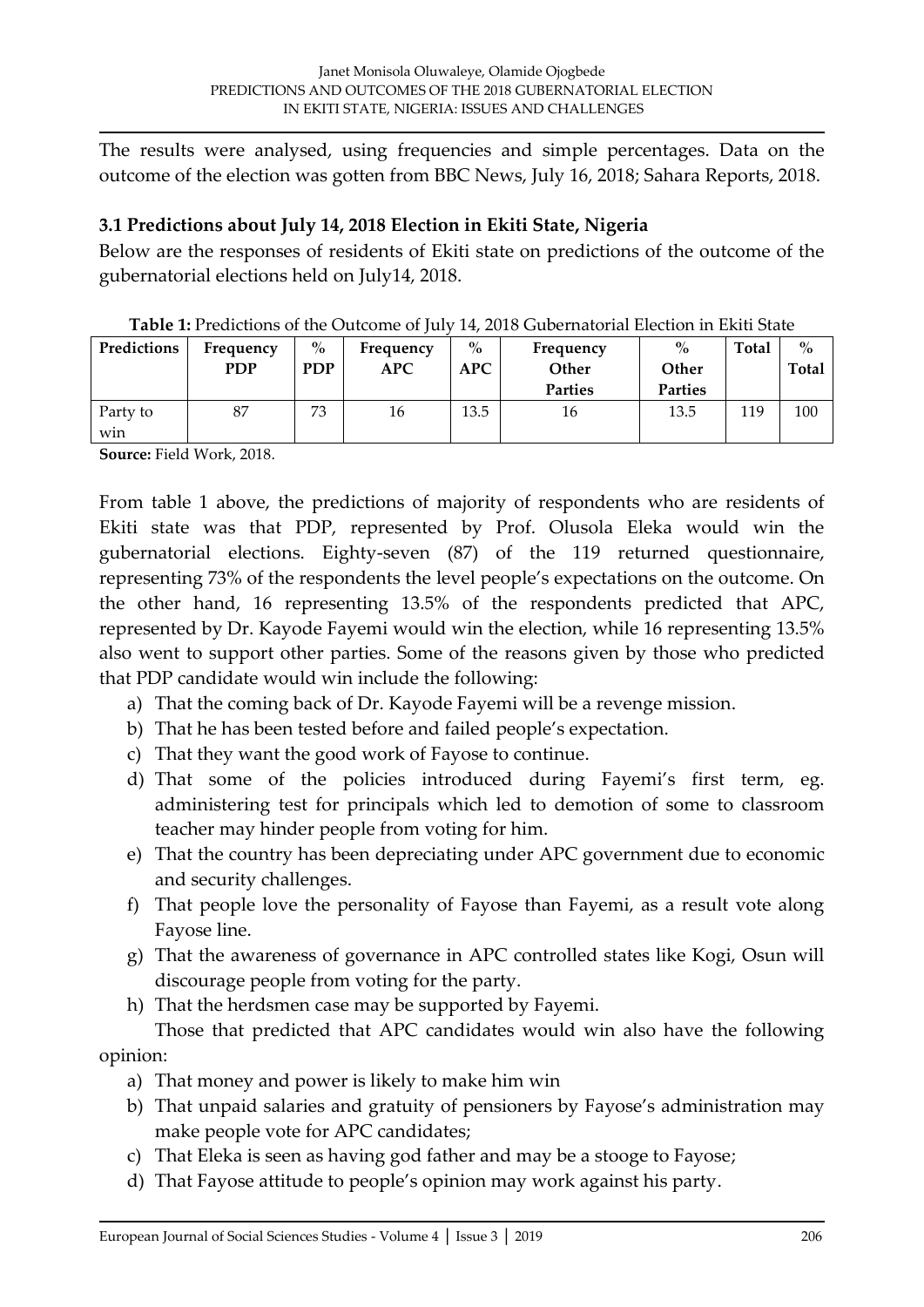| Determinant of         | Frequency | $\%$       | Gubelhatoliai Election III Ekiti State<br>Frequency | $\frac{0}{0}$  | Frequency | $\%$    | Total | $\%$  |
|------------------------|-----------|------------|-----------------------------------------------------|----------------|-----------|---------|-------|-------|
|                        |           |            |                                                     |                |           |         |       |       |
| <b>Voters' Choice</b>  | Yes       | <b>Yes</b> | No.                                                 | N <sub>0</sub> | I don't   | I don't |       | Total |
|                        |           |            |                                                     |                | Know      | Know    |       |       |
| Contestant's           | 91        | 76.5       | 20                                                  | 16.8           | 8         | 6.7     | 119   | 100   |
| personality            |           |            |                                                     |                |           |         |       |       |
| Party, not personality | 57        | 48         | 51                                                  | 43             | 11        | 9       | 119   | 100   |
| Party's Manifestoes    | 55        | 46         | 51                                                  | 43             | 13        | 11      | 119   | 100   |
| Amount of money        | 23        | 19.3       | 73                                                  | 61.4           | 23        | 19.3    | 119   | 100   |
| given                  |           |            |                                                     |                |           |         |       |       |
| Not by money or        | 65        | 55         | 30                                                  | 25             | 24        | 20      | 119   | 100   |
| materials              |           |            |                                                     |                |           |         |       |       |
| Presence of soldiers   | 59        | 50         | 49                                                  | 41             | 11        | 9       | 119   | 100   |
| may likely discourage  |           |            |                                                     |                |           |         |       |       |
| voters                 |           |            |                                                     |                |           |         |       |       |
| Presence of political  | 73        | 61.35      | 36                                                  | 30.25          | 10        | 8.40    | 119   | 100   |
| thugs likely to keep   |           |            |                                                     |                |           |         |       |       |
| people away            |           |            |                                                     |                |           |         |       |       |

| Table 2: Expected Determinants of Voters' Choice in the July 14, 2018 |  |
|-----------------------------------------------------------------------|--|
| Cubernatorial Flection in Eliti State                                 |  |

**Source:** Field Work, 2018.

From table 2 above, 91 representing 76.5% opined that contestant's personality traits may serve as an important determinant of people's choice while 29 representing 16.8% opined otherwise and 8 representing 6.7% did not show their opinion.

On whether the party matters in the choice of candidates, 57 representing 48% agreed that the party of the candidate is another determining factor while 51 representing 43% disagreed that the party of the contestant does not matter, eleven (11) representing 9% did not give their opinion. Similarly, on considering whether parties' manifestoes count in the choice of the people, 55 representing 46%, agreed while 51 representing 43% disagreed and 13 representing 11% did not reveal their views.

The place of money in determination of people choice was considered, 23 representing 19.3% believed that money would not make people to change their mind while 73 representing 61.4% opined that money would make people to vote in its direction and 23 representing 19.3% did not give their opinion. In the same vein 65 representing 65% of the respondents opined that neither money nor material gifts would determine people's choice while 30 representing 25% opined otherwise and 24 representing 20% did not give their opinion.

On whether the presence of soldiers will discourage voters, 59 representing 50% agreed while 49 representing 41% disagreed and 11 representing 9% did not give their opinion their opinion. Considering whether the presence of political thugs could cause voters to stay away from voting, 73 representing 61.35% affirmed this while 36 representing 30.25% disagreed and 10 representing 8.40% did not give their opinion.

Similarly, a public polls conducted by NOI Polls predicted the victory of Professor Kolapo Olusola, candidate of the PDP, over the All Progressive Congress (APC) candidate, Dr. Kayode Fayemi, and other candidates. The poll was conducted on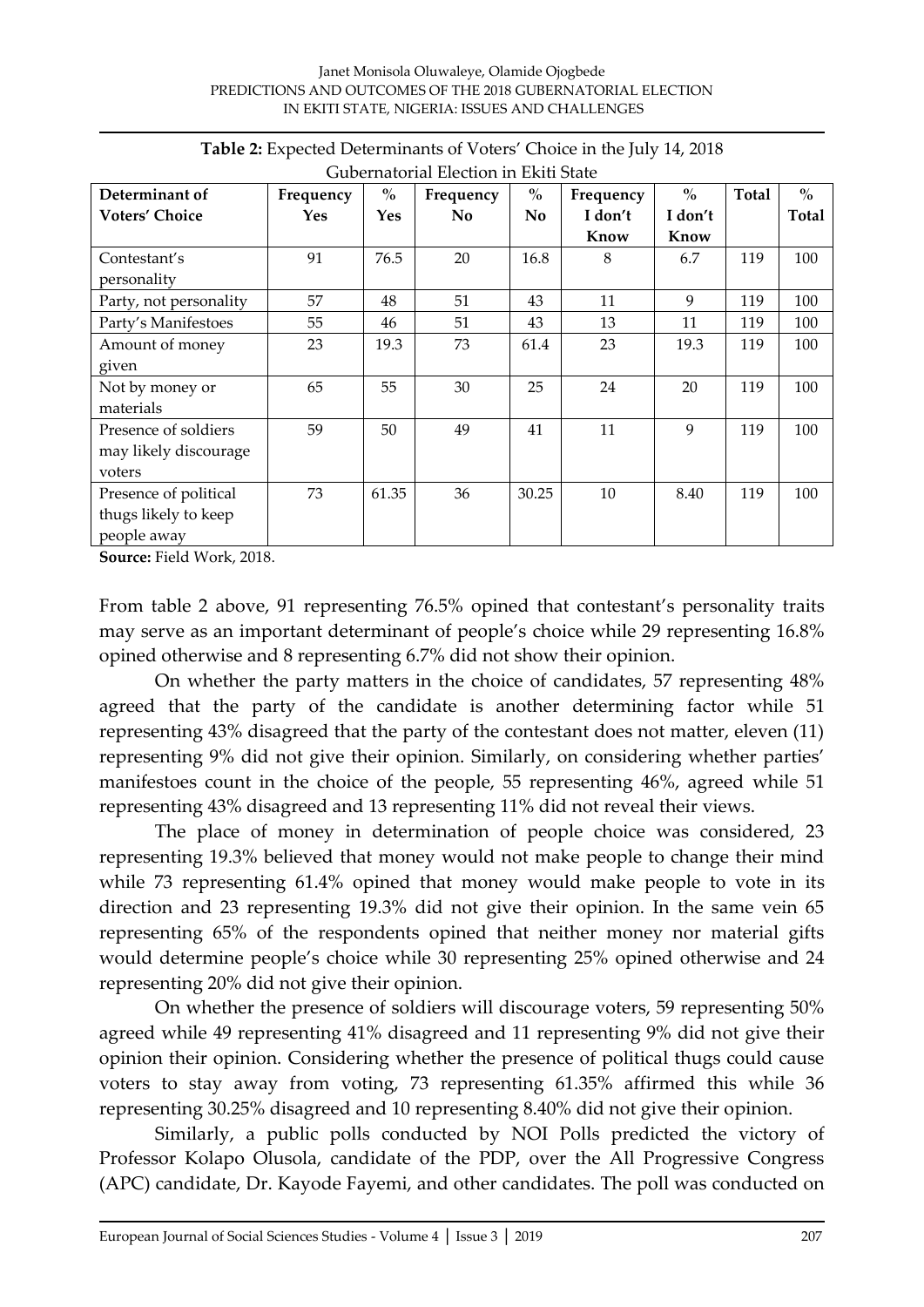1000 residents of Ekiti State between June 18 and 23, 2018 and interviewed via telephone. Professor Olusola Eleka polled 34 per cent, Dr. Fayemi polled 26 per cent Otunba Segun Adewale of ADP, 7 per cent and Reverend Tunde Afe of ANRP 6 per cent while others together polled 4 per cent (Ekeghe, 2018).

According to Omoshola (2018), predictions of elections outcomes is a common practice in developing countries usually based on the strength and weaknesses of the candidates. He, however, acknowledged that elections in Nigeria goes beyond voting and counting as it is usually a battle to retain or regain power at all cost. He noted the place of manipulation of the process in which the strongest, and not the people's choice is declared the winner.

### **3.2 Outcomes of the July 14, 2018 Election in Ekiti State**

The outcome of the election reveals the political game in Nigeria. Contrary to the predictions of Ekiti residents, the APC candidates, Dr. Kayode Fayemi was declared the winner of the elections.

Below are the results declared by Prof. Abel Idowu Olayinka, the Vice Chancellor of the University of Ibadan, the Returning Officer for the Election:

| enaaviai lietavii ili linii vaa          |                              |         |                              |  |  |
|------------------------------------------|------------------------------|---------|------------------------------|--|--|
| <b>Party Number of Votes</b>             | <b>Party Number of Votes</b> |         | <b>Party Number of Votes</b> |  |  |
| Accord 250                               | <b>BNPP14</b>                |         | NDLP 84                      |  |  |
| <b>ACD 1149</b>                          | DA 14                        |         | <b>NPC 353</b>               |  |  |
| AD 216                                   | <b>DPC 147</b>               |         | PANDEL 74                    |  |  |
| ADP 1082                                 | <b>DPP 181</b>               |         | <b>PDC</b> 1242              |  |  |
| <b>AGA 107</b>                           | FIP 42                       |         | PDP 178,121                  |  |  |
| AGAP 31                                  | GDN 20                       |         | PPA 632                      |  |  |
| <b>ANRP 125</b>                          | LD 212                       |         | <b>PPN 187</b>               |  |  |
| APA 1199                                 | KOWA 23                      |         | SDP36                        |  |  |
| APC 197,459                              | LP 280                       |         | <b>UPD 29</b>                |  |  |
| APDA 464                                 | MMN 35                       |         | <b>UPN 33</b>                |  |  |
| APGA 70                                  | <b>MPN 231</b>               |         | YDP 31                       |  |  |
|                                          |                              |         | <b>YPP 48</b>                |  |  |
| <b>Total Number of Registered Voters</b> |                              | 909,585 |                              |  |  |
| <b>Total Number of Accredited Voters</b> |                              | 405,861 |                              |  |  |
| <b>Total Number of Valid Voters</b>      |                              | 384,594 |                              |  |  |
| Total Number of Rejected Voters          |                              | 18,857  |                              |  |  |
| <b>Total Number of Vote Cast</b>         |                              | 403,451 |                              |  |  |

| Table 3: The Declared Outcomes of the July 14, 2018 |
|-----------------------------------------------------|
| Gubernatorial Election in Ekiti State               |

**Source:** BBC News, July 16, 2018; Sahara Reports, 2018.

### **3.3 Views on the July 14, 2018 Election in Ekiti State**

The July 14 Governorship election in Ekiti state was adjudged by a coalition of domestic and international observers to fall short of global best practices and election standards. The observers, who comprised representatives from 50 domestic organisations, human rights groups and international election observer bodies identified lapses in the conduct of the election. The observers include Centre for Credible Leadership and Citizens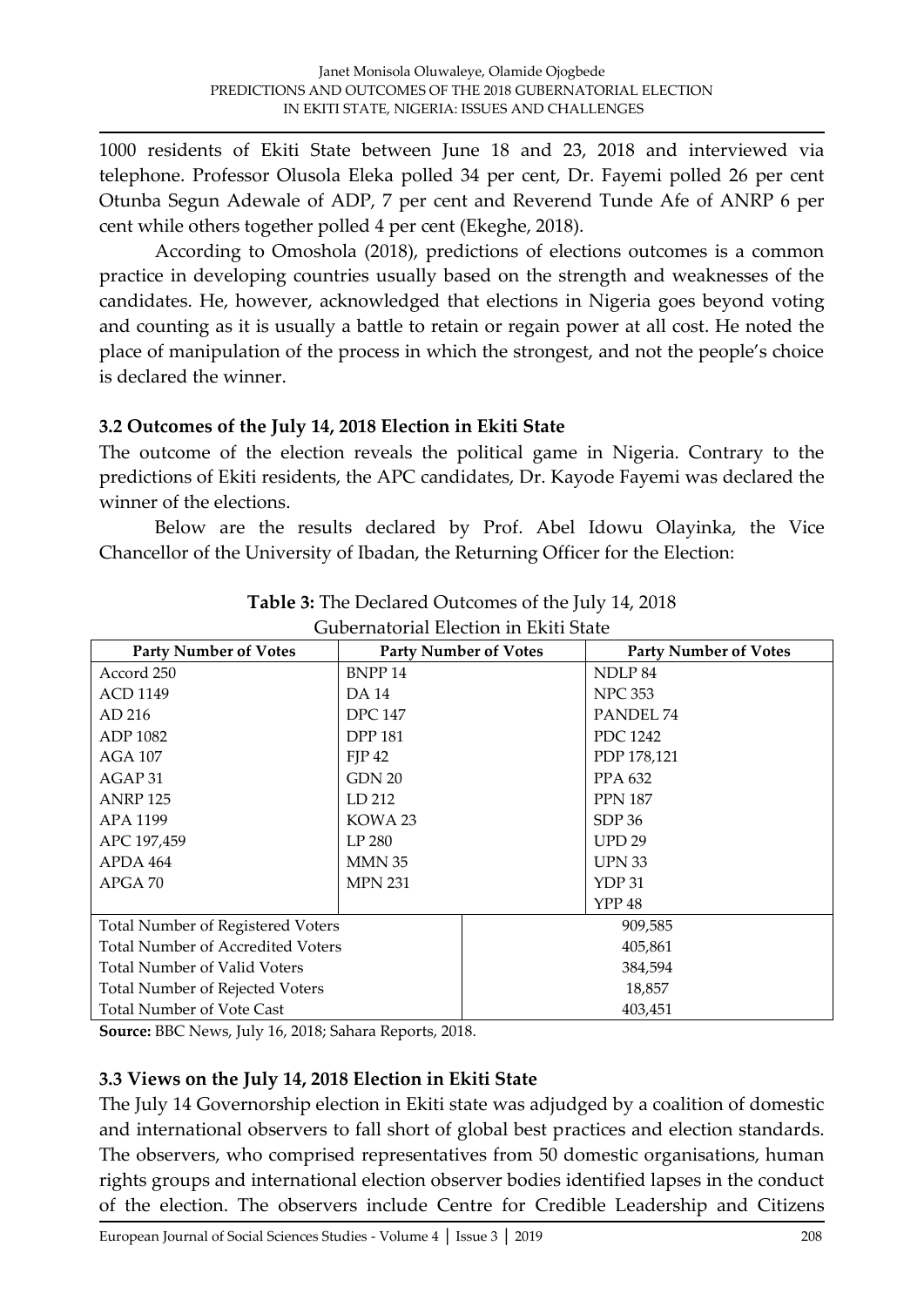Awareness, Nigeria; Justice and Equity Organisation, Nigeria; International Republican Institute, United States of America; and Patriotic Women Foundation, Abuja, as well as other bodies from the African Unions, among others (Balogun, 2018). The observers faulted the deployment of 30,000 policemen for the election. The conduct of some of the policemen was condemned with the unwholesome practices of vote buying and "see and buy" where voters showed the party their thumprinted ballot papers party agents who went behind to pay them the agreed fee. Security agents were indifferent to cash inducement of voters (Ogundele, 2018; Balogun, 2018). They also noted that the election was characterized with ballot snatching, sporadic shootings and driving away of some party agents as well as intimidation, oppression and forceful influence of electorate's free will (Ogundele, 2018; Balogun, 2018). A coalition of observers groups and civil society organisaions that monitored the governorship election said the result announced by the Independent National Electoral Commisssion (INEC) does not reflect their own findings during the election (Sahara Reports, 2018). Yemisi Ige, one of the observers from Patriotic Women Foundation, described the election as follows:

"*The July 14 election was full of human rights violations, political party agents arrest, disruption of polls leading to cancellation of polls results… It scared some voters away and is a clear case of violation of human rights which disenfranchised voters as those who voted were either induced or forced to vote for certain party and made the poll to fall short of global standards."* (Balogun, 2018)

In the same vein, Abuja-based Centre for Credible Leadership and Citizens Awareness revealed, that the exercise witnessed a high level of unprecedented electoral related challenges. Such abuse will remain contentious until justice prevails, especially in the areas of cash inducement, arrests of political stalwarts by security agents and snatching of electoral materials by political thugs, among other abuses (The Punch, 2018).

The observers identified violation of fundamental human rights, arrest of political party stalwarts by security agents, snatching of electoral materials by political thugs as well as inducement or forcing of voters to vote for certain party as prominent in the election.

The Independent National Electoral Commission (INEC) also expressed displeasure over the buying of votes in the July 14, 2018 Ekiti governorship election won by the All Progressive Congress (APC). In its communique issued after its regular meeting with Resident Electoral Commissioners from all states and the Federal Territory, signed by the National Commissioner and Member, Information and Voter Education Committee, Mohammed Haruna, the Commission noted that although the exercise was free and fair, vote buying marred the poll. According to the communique, The Commission reviewed the conduct of the July 14 governorship election in Ekiti State and preparation for the September 22, 2018 Osun governorship election. It noted the satisfactory conduct of the Ekiti governorship election as attested by both domestic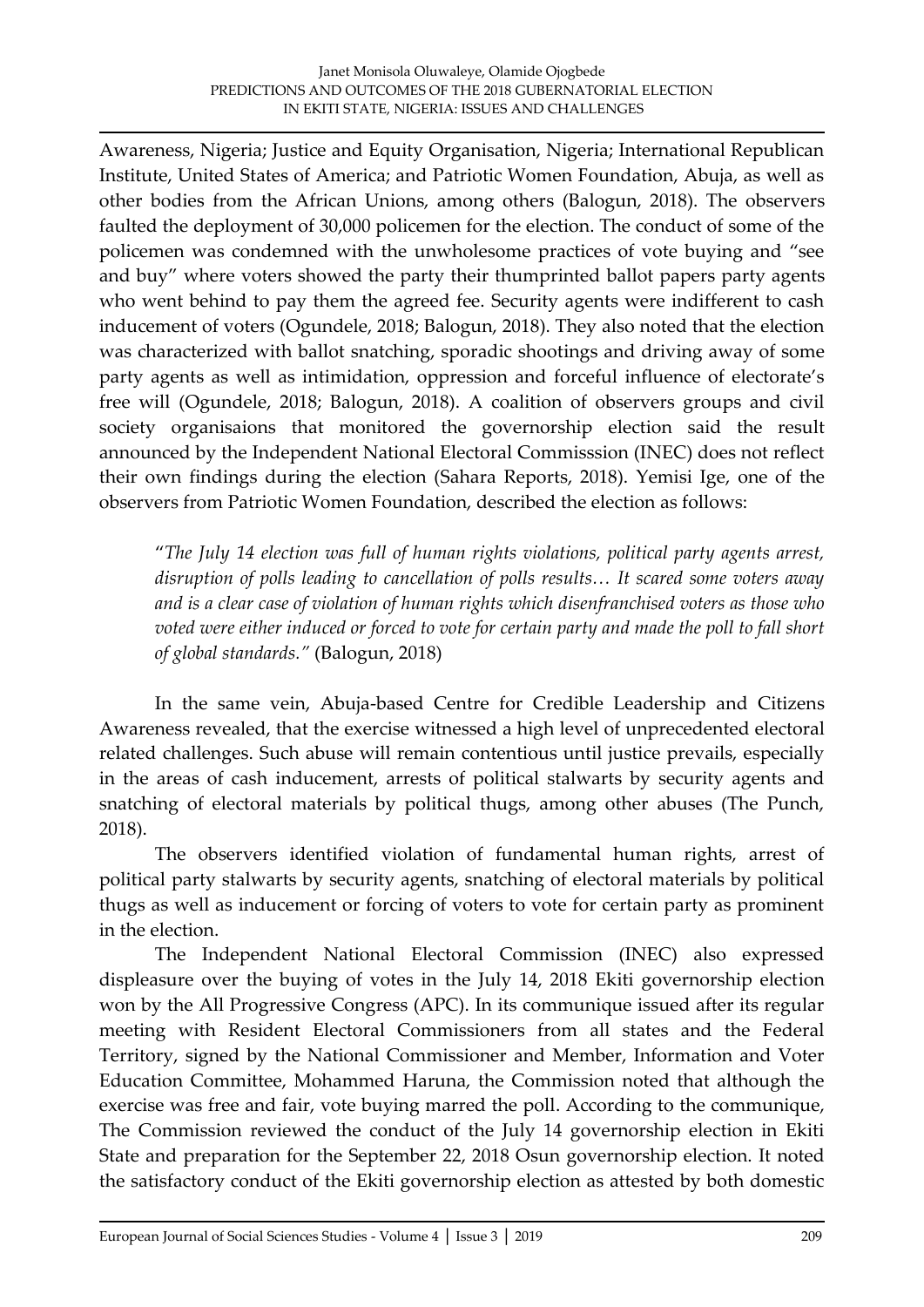and international observers, the media and other stakeholders. The meeting also noted with deep concern, the rising phenomenon of vote buying during elections and restated its commitment and determination to continue to work with all stakeholders, especially the security agencies, to stem the ugly trend (Akinkuotu, 2018).

The above observation from INEC pointed to the fact that the vote buying that characterized the election was not hidden in spite of heavy security agents deployed to the state.

### **3.4 Issues and challenges in the July 14, 2018 Ekiti Gubernatorial Election.**

**Poverty** is a major challenge to free and fair election in Ekiti and Nigeria as a whole. The level of poverty coupled with hunger compromised 2018 electoral behaviour. In the July 14 election in Ekiti state, the law of exigency took charge, as a result of "see and buy", and many sold their votes contrary to predictions that even if people collect money they will still vote according to their conscience (Field Work, 2018; YIAGA Africa, 2018). This is contrary to a finding by Oluwaleye and Omilusi (2017:46) in which most voters in the 2015 gubernatorial election in Ekiti and Osun in which 69.2% in Ekiti and 48.3% in Osun revealed that they did not vote for candidates who gave them incentives. There is no doubt that the "see and buy" strategy affected the outcome of the 2018 election. Similarly, the report by the NDI and IRI (2018) in the statement of joint report on the pre-election assessment mission to Nigeria confirmed that poverty, among other factors, have contributed to the expansion of vote buying, particularly in off-cycle gubernatorial elections since 2015.

Similar to the above is **non-payment of salaries** as another factor that affected the voting outcome of the governorship election in Ekiti state. The fact that government is owing months of arrears of salaries and cooperatives' deductions of some paid salaries made some electorates lose interest in the incumbent. Some electorates with this view thought a change from government owing arrears of salaries and pension will ease condition of things (Field Work (2018). According to YIAGA Africa (2018:2) and Field Work (2018), non-payment of several arrears of salaries and emoluments of workers and pensioners accounted for the inabilities of many to resist the offer of cash to sell their votes during the election.

**Party internal democracy**. Imposition of the flagbearer, Prof. Olusola Eleka, by the incumbent Governor, Ayodele Fayose also to an extent worked against the party, PDP. The emergence of Eleka, who some party members believed was not a politician and novice in politics was not acceptable to some members. Unlike the APC candidate who was quick to appeal to other contestants and pleaded for support, Fayose was unable to do that and many political stalwarts and their followers left PDP for APC. Such as Dayo Adeyeye, a co-contestant, Raji Rasaki, etc

**Desperation of politicians.** The desperation for power among politicians was high. According to Egbas (2018), you hardly hear what they have to make life better, it was just how to grab power for the sake of it. Many respondents attributed the "do or die" politics to the personal interests of politicians in holding to or getting power to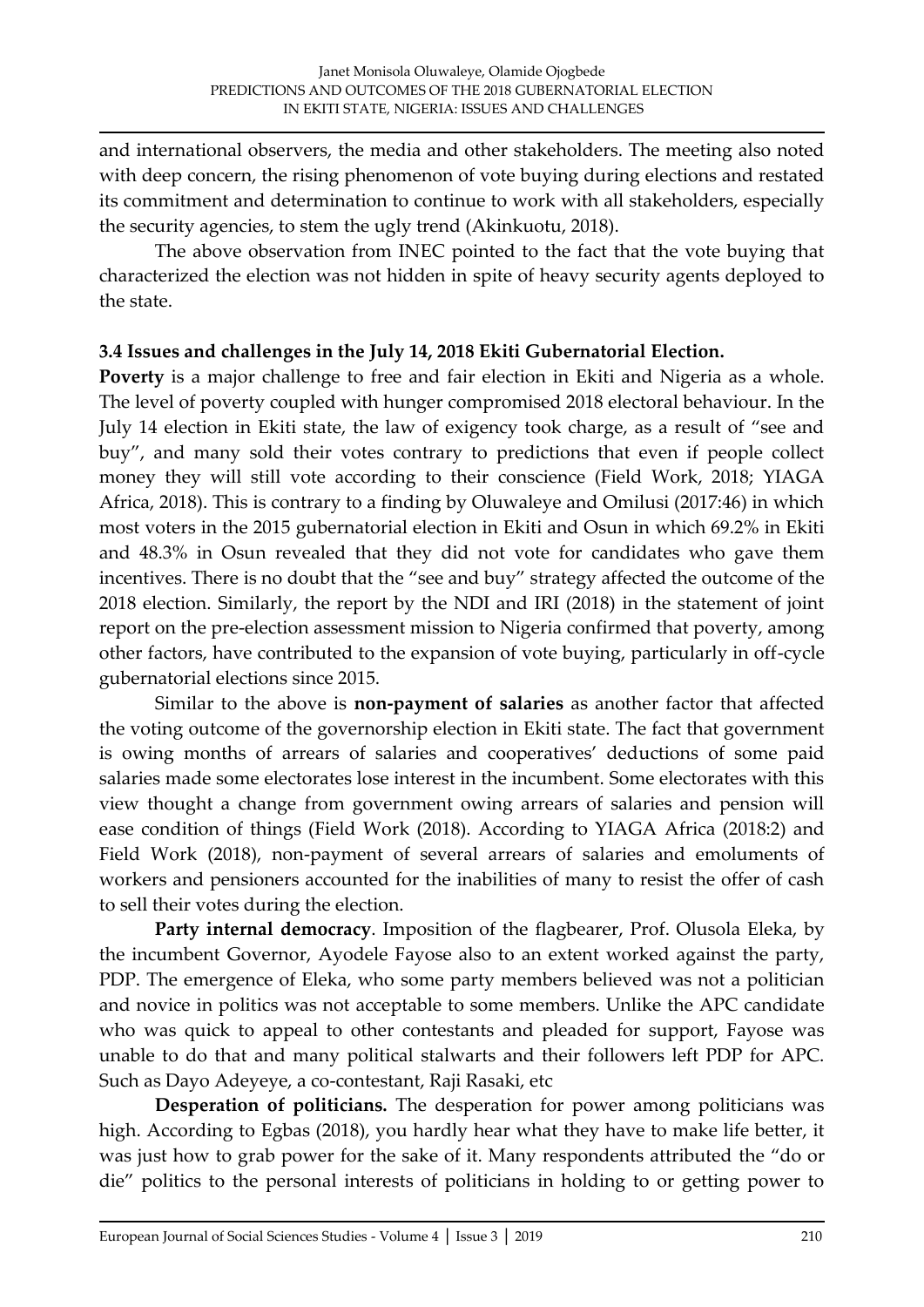amass wealth quickly and illegally (Field Work, 2018). Similarly, the practice of money politics, in which contesting parties distribute money to voters from primary to general election, further inform the desperation of contestants to win the election at all cost. The politicians are also seen to be desperate because of greed and not for the interest of the masses.

**Heavy security presence.** The deployment of 30,000 police officers, besides military officers and other paramilitary personnel, 250 patrol vehicles and two helicopters, among other factors, circumvent the system in the July 14 gubernatorial election. This was evident in the facts that in spite the heavy deployment, it failed to stop party agents from moving cash about to induce voters (The Punch, 2018). Besides, some of the independent observers revealed that many voters decided to stay away because of the heavy presence of security men (Atoyebi, 2018)

**Power Tussle Contest.** Omoshola (2018) has described the Ekiti election as a battle of interests, relevance and political survival. According to him, Comrade Adams Oshiomole wanted to prove his competence by winning Ekiti, the only state controlled by PDP, for APC. He also pointed to the election as a political boxing match between Fayemi- an ex-governor, seeking re-election and Fayose, the incumbent governor, seeking to install his deputy.

**National cake Issue.** The failure of past political leaders to fulfilled the promises made during their campaigns have created in the voters the idea of collecting cash from political office seekers as part of their own share in the "national cake" (YIAGA Africa, 2018:3; Field Work, 2018). They ignorantly held that after all they may not benefit anything from government after the election.

# **4. Conclusion**

The study investigates the prediction and the outcome of the July 14 gubernatorial election in Ekiti State to account for the factor for the difference. Poverty which made vote buying and selling and "see and buy" to thrive, uncared attitude of security agents to unholy practices, lack of internal democracy, as well as other manipulations accounted for the differences. With money politics, a good leader cannot emerge in election.

### **4.1 Recommendations**

i. There should be enforcement of law to severely punish electoral offenders, in order to prevent the practice of manipulating voters from persisting and growing.

ii. The voice of the International community should be strong against the federal government, INEC and Security agents to do the right. Federal government, INEC and security agents should be impartial for the rule of the game to prevail.

iii. There is the need to adjust the salaries and other benefits of political office holders to make political offices less attractive to give room for the will of the people to prevail in Nigeria.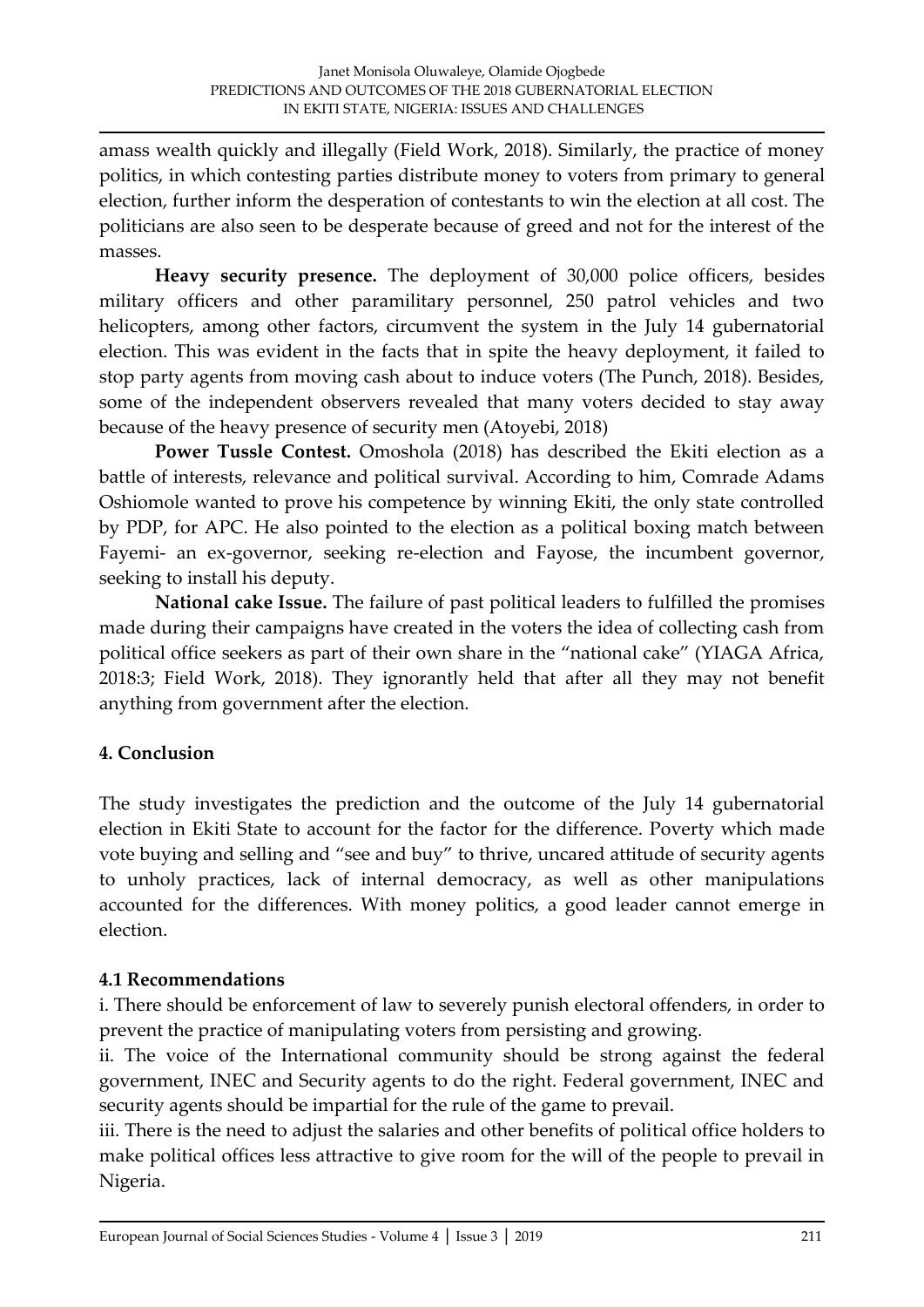iv. Government at all levels must urgently address the challenge of poverty to curb the problem of vote buying and selling in our democratic setting.

v. Political education should be increased at all level to enable the electorates to know the value of their votes.

### **About the authors**

**Janet Monisola** Oluwaleye is a Lecturer in the Department of Political Science, Ekiti State University, Ado Ekiti. Her research interest includes Governance, Development, Political Behavior, Public Policy and Gender**.** 

**Olamide Ojogbede** lectures in the Department of Political Science, Ekiti State University, Ado Ekiti. Her research interest includes Political Behaviour and Feminism.

# **References**

- Akinfenwa, G. (2018); Nigeria: How 'See and Buy' outsmarted' Stomach Infrastructure' in Ekiti, The Guardian, July 16, [https://allafrica.com/stories/201807160933.html,](https://allafrica.com/stories/201807160933.html) accessed 19/12/2018
- Akinkuotu, E. (2018); "INEC Decries "Vote Buying" in Ekiti Governorship Election", *The Punch*, July 18, [https://punchng.com/inec-decries-vote-buying-in-ekiti](https://punchng.com/inec-decries-vote-buying-in-ekiti-governorship-election/)[governorship-election/](https://punchng.com/inec-decries-vote-buying-in-ekiti-governorship-election/) accessed 18/11/2018

Amuda, E, (2017); Ekiti 2018: "It is Ikere's Time", *The Nigerian Voice*, March 18

- [https://www.thenigerianvoice.com/movie/247173/ekiti-2018-it-is-ikere-time.html,](https://www.thenigerianvoice.com/movie/247173/ekiti-2018-it-is-ikere-time.html) accessed 12/11/2018
- Atoyebi, O. (2018); "Ekiti Vote Buying: Rewarding Emerging Electoral Fraud with Victory", *The Punch,* July 22 [https://punchng.com/ekiti-vote-buying-rewarding](https://punchng.com/ekiti-vote-buying-rewarding-emerging-electoral-fraud-with-victory/)[emerging-electoral-fraud-with-victory/,](https://punchng.com/ekiti-vote-buying-rewarding-emerging-electoral-fraud-with-victory/) accessed 15/11/2018
- Balogun, W. (2018); "Ekiti Election Falls Below Global Standards Observers", *The Sun*, July 18, [http://sunnewsonline.com/eliti-election-global-standards,](http://sunnewsonline.com/eliti-election-global-standards) accessed 12/11/2018
- BBC News, (2018), July 16, [https://www.bbc.com/pidgin/tori-44827936,](https://www.bbc.com/pidgin/tori-44827936) accessed 15/11/2018
- Bloomberg, (2018), Kayode Fayemi, November 12,
- [https://www.bloomingberg.com/research/stocks/private/person.asp?personId=24136628](https://www.bloomingberg.com/research/stocks/private/person.asp?personId=241366283&privacpId=128471872&previousTitle=Niger%20Delta%20Power%20%25Holding%20Company%20Limited) [3&privacpId=128471872&previousTitle=Niger%20Delta%20Power%20%Holding](https://www.bloomingberg.com/research/stocks/private/person.asp?personId=241366283&privacpId=128471872&previousTitle=Niger%20Delta%20Power%20%25Holding%20Company%20Limited) [%20Company%20Limited,](https://www.bloomingberg.com/research/stocks/private/person.asp?personId=241366283&privacpId=128471872&previousTitle=Niger%20Delta%20Power%20%25Holding%20Company%20Limited) accessed 12/11/2018
- Collins English Dictionary (2018), Definition of Prediction", [https://www.collinsdictionary/english/prediction,](https://www.collinsdictionary/english/prediction) accessed 19/12/2018
- Ekeghe, N. (2018); "Pre-Election Polls Reveals Eleka in Early Lead", *This Day*, June 26 [https://www.thisdaylive.com/index.php/2018/06/26/pre-election-polls-reveal](https://www.thisdaylive.com/index.php/2018/06/26/pre-election-polls-reveal-eleka-in-early-lead-in-ekiti/)[eleka-in-early-lead-in-ekiti/,](https://www.thisdaylive.com/index.php/2018/06/26/pre-election-polls-reveal-eleka-in-early-lead-in-ekiti/) accessed 7/11/2018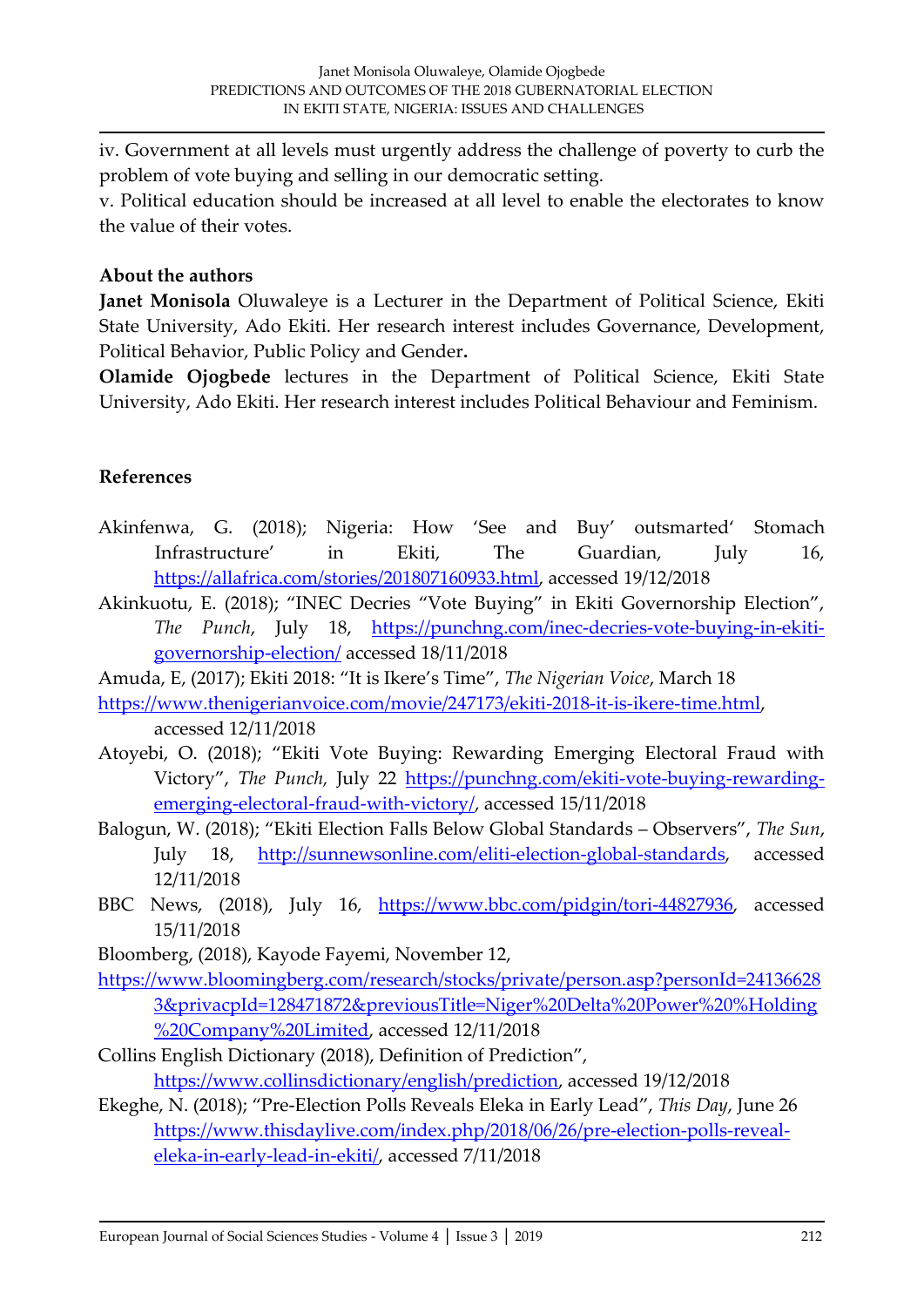- Durotoye, (2014); "Electoral Behaviour in Ekiti 2014 Governorship Election in Nigeria", *Research on Humanities and Social Sciences,* Vol. 4, No. 15
- Egbas, J. (2018); "7 Things We Learnt from Governorship Battle", *Pulse Nigeria,* Published 17/7/2018 [https://www.pulse.ng/news/politics/7-things-we-learnt](https://www.pulse.ng/news/politics/7-things-we-learnt-from-ekiti-governorship-election-id8618449.html)[from-ekiti-governorship-election-id8618449.html,](https://www.pulse.ng/news/politics/7-things-we-learnt-from-ekiti-governorship-election-id8618449.html) accessed 15/11/2018
- *Ekiti Defender*, (2018); "The Full Biography and Life History of Dr. Kolapo Olusola Eleka, January 30" [http://ekitidefender.com/read-full-biography-life-history-dr](http://ekitidefender.com/read-full-biography-life-history-dr-kolapo-olusola-eleka/)[kolapo-olusola-eleka/,](http://ekitidefender.com/read-full-biography-life-history-dr-kolapo-olusola-eleka/) accessed 12/11/2018)
- *Ekiti State Government of Nigeria*, (2018); Dr. Kolapo Olusola, [https://ekitistate.gov.ng/administration/executive/executive-council/kolapo](https://ekitistate.gov.ng/administration/executive/executive-council/kolapo-olusola/)[olusola/,](https://ekitistate.gov.ng/administration/executive/executive-council/kolapo-olusola/) accessed 12/11/2018)
- Gass, S. I. (2018); "What is Games Theory and Some of its Implications", *Scientific American*,

[https://www.scientificamerican.com/article/what-is-game-theory-and-w/,](https://www.scientificamerican.com/article/what-is-game-theory-and-w/) accessed 17/11/2018)

[https://en.m.wikipedia.org,](https://en.m.wikipedia.org/) accessed 13/11/2018

[https://whatis.techtarget.com/definition/game-theory,](https://whatis.techtarget.com/definition/game-theory) accessed 17/11/2018))

Investing Answers, (2018); "Games Theory",

[https://investinganswers.com/financial-dictionary/economics/gametheory=2160,](https://investinganswers.com/financial-dictionary/economics/gametheory=2160) accessed 17/11/2018

- Investopedia, 2018; Theory", 2018; Theory", 2018; Theory", 2018; Theory", 2018; Theory [https://www.investopedia.com/terms/g/gametheory.asp,](https://www.investopedia.com/terms/g/gametheory.asp) accessed 17/11/2018
- Johnson, D. and Akinrefon, D. (2018); "Ekiti: 'See –and-buy' Caused Chaos across Wards, Polling Units – Virginia Marumoa-Gae, America Monitor, Vanguard, July 22, [https://www.vanguardngr.com/2018/07/ekiti-see-and-buy-caused-chaos](https://www.vanguardngr.com/2018/07/ekiti-see-and-buy-caused-chaos-across-wards-polling-units-virginia--marumoa-gae-america-monitor/)[across-wards-polling-units-virginia--marumoa-gae-america-monitor/,](https://www.vanguardngr.com/2018/07/ekiti-see-and-buy-caused-chaos-across-wards-polling-units-virginia--marumoa-gae-america-monitor/) accessed

19/12/2018

- Longman English Dictionary, (2018); "Prediction", [https://www-Idoceonline.com/dictionary/prediction,](https://www-idoceonline.com/dictionary/prediction) accessed 19/12/2018
- Martin, (1978); "The Selective Usefulness of Games Theory", *Social Studies of Science*, Vol. 8, 1978, 85-110 [https://uow.edu.au/-bmartin/pubs/78sss.html,](https://uow.edu.au/-bmartin/pubs/78sss.html) accessed 17/11/2018
- Merriam's Webster, (2018); "Predict", [https://www.merriam](https://www.merriam-webster.com/dictionary/predict)[webster.com/dictionary/predict,](https://www.merriam-webster.com/dictionary/predict) accessed 19/12/2018
- NDI and IRI (2018); "Statement of the Joint NDI/IRI Pre-Election Assessment Mission to Nigeria", July 20, [http://www.iri.org/sites/default/files/2018-7-20-ndi-iri-nigeria](http://www.iri.org/sites/default/files/2018-7-20-ndi-iri-nigeria-peam-statement.pdf)[peam-statement.pdf,](http://www.iri.org/sites/default/files/2018-7-20-ndi-iri-nigeria-peam-statement.pdf) accessed 16/11/2018
- Ogundele, K. (2018); "Ekiti: Election Falls Short of Global Standards, Say US Observer Group, Others", The Punch July 18, [https://punchng.com/election-fell-short-of](https://punchng.com/election-fell-short-of-global-standards-say-us-observer-group-others/)[global-standards-say-us-observer-group-others/,](https://punchng.com/election-fell-short-of-global-standards-say-us-observer-group-others/) accessed 12/11/2018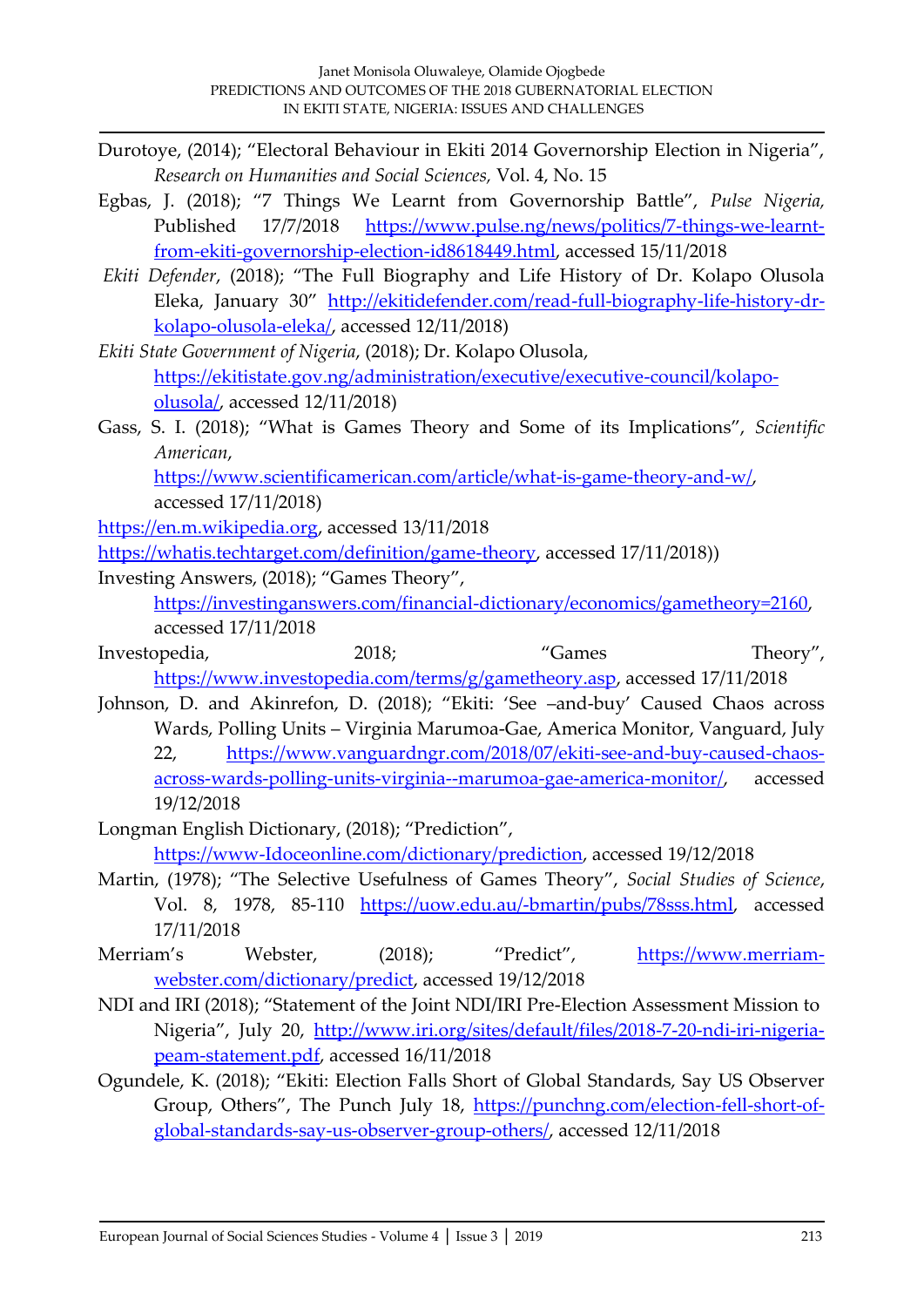- Ojomoyela, R. (2018); Ekit 2018: Who Wear the Diadem, Vanguard, July 7, [https://www.vanguardngr.com/2018/07/ekiti-2018-who-wears-the-diadem/,](https://www.vanguardngr.com/2018/07/ekiti-2018-who-wears-the-diadem/) accessed 21/12/2018
- Oke, T. (2018); "Why Vote Buying Matters, Why it Does Not", The Punch, August 7, [https://punching.com/why-vote-buying-matters-why-it-does-not/,](https://punching.com/why-vote-buying-matters-why-it-does-not/) accessed 19/12/2018
- Oluwaleye, J. M. and Omilusi, M. O. (2017); "Vote Buying and Deficit of Democratic Values in Nigeria: Interrogating the Gubernatorial Elections in Ekiti and Osun States", *African Journal of Social Sciences,* Volume 7 Number 1 pp. 40-50
- Oluwole, J. (2018); "Ekiti 2018: APC Begs Losing Aspirants to Backs Fayemi", *Premium Times,* May 14, [https://www.premiumtimesng.com/regional/ssouth-west/268313](https://www.premiumtimesng.com/regional/ssouth-west/268313-ekiti-2018-apc-begs-losing-aspirants-to-back-fayemi.html) [ekiti-2018-apc-begs-losing-aspirants-to-back-fayemi.html](https://www.premiumtimesng.com/regional/ssouth-west/268313-ekiti-2018-apc-begs-losing-aspirants-to-back-fayemi.html) accessed 10/11/2018
- Omoshola, D. (2018); "Ekiti 2018 Governorship Election: Foretelling the Outcome", <https://www.africa.com/ekiti-2018-governorship-election-foretelling-the-outcome> accessed 12/11/2018
- Opejobi, S. (2018); "Ekiti Guber: Fayemi May Not Win Governorship Election APC Chieftain Oni", *Daily Post,* June 1, [\(http://dailypost.ng/2018/06/01/ekiti-guber](http://dailypost.ng/2018/06/01/ekiti-guber-fayemi-may-not-win-governorship-election-apc-chieftain-oni/)[fayemi-may-not-win-governorship-election-apc-chieftain-oni/](http://dailypost.ng/2018/06/01/ekiti-guber-fayemi-may-not-win-governorship-election-apc-chieftain-oni/) rtd 10/11/2018
- Oyebode, Y. (2018); "Dr. Kayode Fayemi (The Incoming Governor for Ekiti State)", *The Nigerian Voice,* October 13, [https://www.thenigerianvoice.com/news/271559/dr](https://www.thenigerianvoice.com/news/271559/dr-john-kayode-fayemi-incoming-governor-of-ekiti-state.html)[john-kayode-fayemi-incoming-governor-of-ekiti-state.html,](https://www.thenigerianvoice.com/news/271559/dr-john-kayode-fayemi-incoming-governor-of-ekiti-state.html) accessed 12/11/2018
- Rodriguez, F. (2016); "The Many Ways of Buying Votes", RAPPLER, [https://www.rappler.com/newsbreak/in-depth/121802-vote-buying-methods,](https://www.rappler.com/newsbreak/in-depth/121802-vote-buying-methods) accessed 19/12/2018
- *Sahara Reporters*, (2018); "Coalition of CSOs: We have Evidence of Malpractice in Ekiti…We'll Shock Nigerians When We Release Our Findings", July 16, [http://saharareporters.com/2018/07/16/coalition-csoa-we-have-evidence](http://saharareporters.com/2018/07/16/coalition-csoa-we-have-evidence-malpractice-ekiti%E2%80%A6-we%E2%80%99II-shock-nigerians-when-we-release)[malpractice-ekiti%E2%80%A6-we%E2%80%99II-shock-nigerians-when-we](http://saharareporters.com/2018/07/16/coalition-csoa-we-have-evidence-malpractice-ekiti%E2%80%A6-we%E2%80%99II-shock-nigerians-when-we-release)[release,](http://saharareporters.com/2018/07/16/coalition-csoa-we-have-evidence-malpractice-ekiti%E2%80%A6-we%E2%80%99II-shock-nigerians-when-we-release) accessed 12/11/2018
- Scheve, T. (2018); "How Games Theory Works", <https://science.howstuffworks.com/game-theory7.htm> accessed 17/11/2018
- *The Cable* (2018); "CLOSE UP: Kayode Fayemi, the Comeback Kid Who Lost Gracefully in 2014", July 15, [https://www.thecable.ng/close-up-fayemi-the-comeback](https://www.thecable.ng/close-up-fayemi-the-comeback-kid-who-lost-gracefully-in-2014)[kid-who-lost-gracefully-in-2014,](https://www.thecable.ng/close-up-fayemi-the-comeback-kid-who-lost-gracefully-in-2014) accessed 12/11/2018
- *The Punch*, (2018); "Irregularities in Ekiti Election", Editorial, July 25, [https://punchng.com//irregularities-in-ekiti-election/,](https://punchng.com/irregularities-in-ekiti-election/) accessed 16/11/2018
- *Tribune,* (2018); "Ekiti Gov Poll: Okada Riders Rally Support for Kolapo Eleka", April 23 [https://www.tribuneonline.com/143274 accessed 10/11/2018](https://www.tribuneonline.com/143274%20accessed%2010/11/2018)
- US Legal (2018); "Vote Buying Law and Legal Definition", <https://definitions.uslegal.com/v/vote-buying/> accessed 19/12/2018
- *Vanguard,* (2018); "Fayemi Begs Ekiti People for Forgiveness", May 13, <https://www.vanguardngr.com/2018/05/988490/> accessed 10/11/2018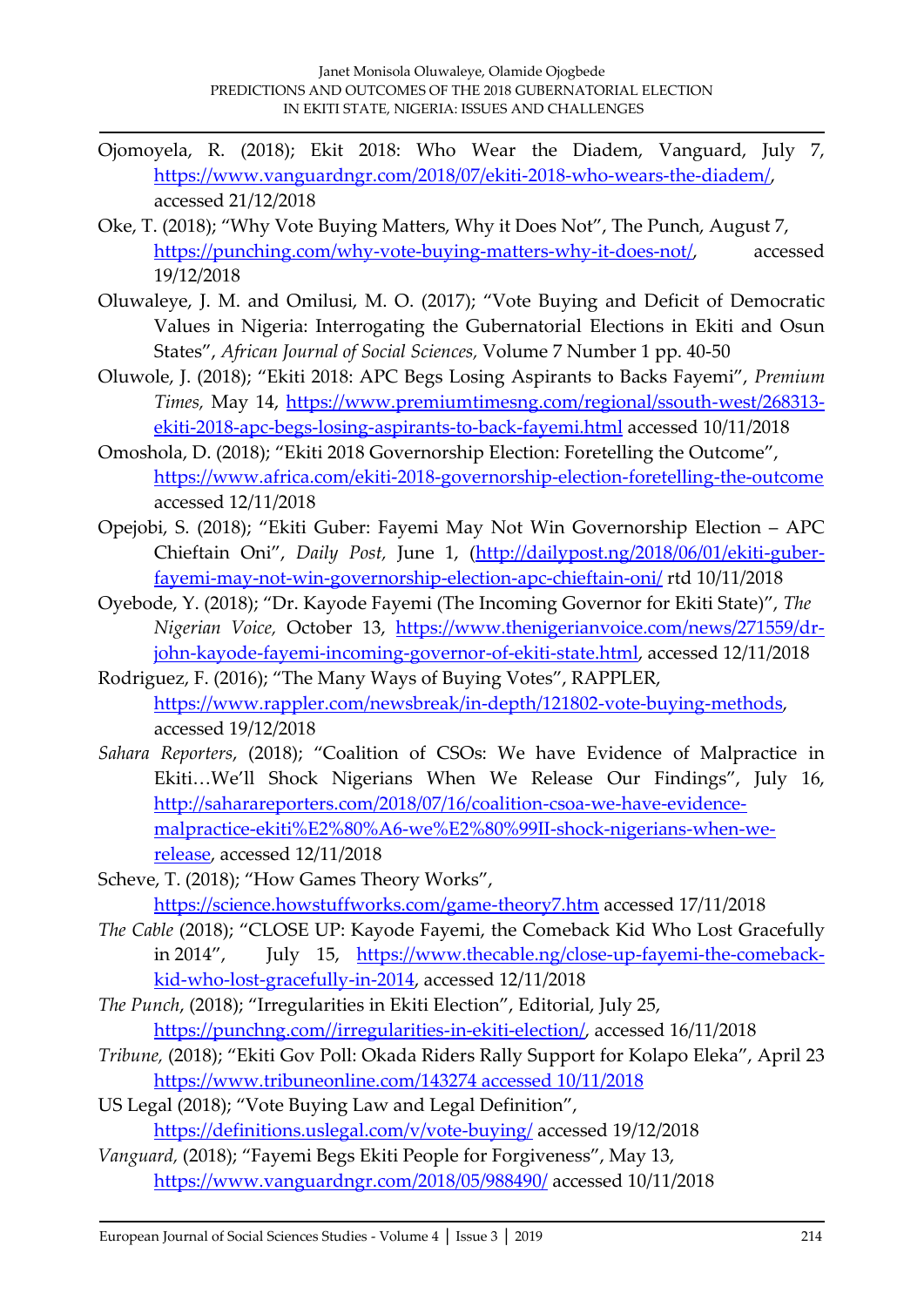- Yiaga Africa*,* (2018); "Duly Elected or Duly Purchased? Report on Vote Buying and Selling in the 2018 Ekiti Governorship Elections", *YIAGA AFRICA Initiative*, August, [http://www.watchingthevote.org,](http://www.watchingthevote.org/) accessed 2/11/2
- Young African Leaders Initiative, (2018), "What's the Harm in Buying Votes?" [https://yali.state.gov/harm-vote-buying/,](https://yali.state.gov/harm-vote-buying/) accessed 19/12/2018